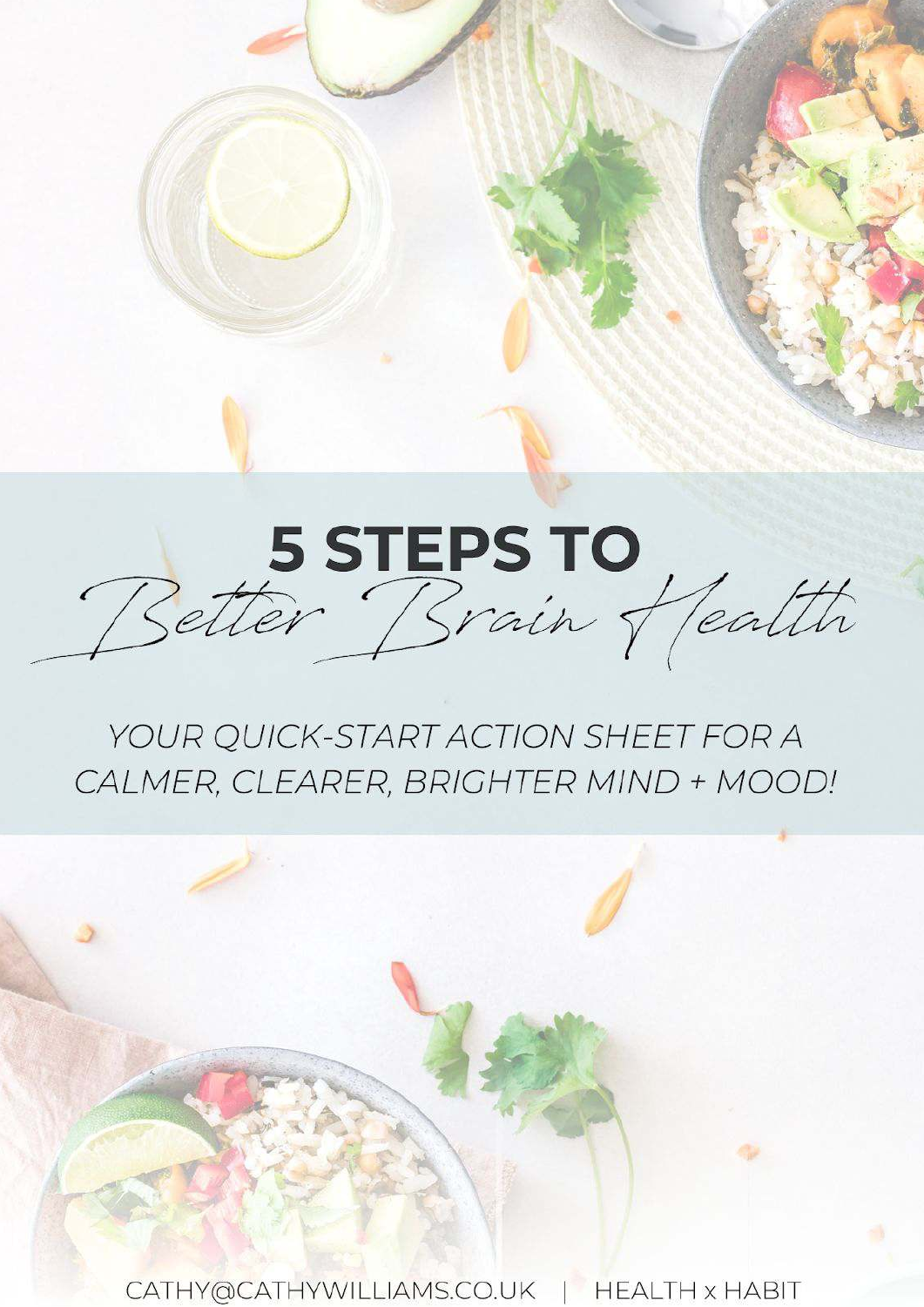

**Hey there!** I'm Cathy, your brain health coach and I'm so glad you've got your hands on this guide, because:

## **Did you know 30-50% of Alzheimer's cases are preventable through diet and lifestyle changes?**

*That means there are over 170,000 people in the UK alone that could be needlessly suffering!*

## **Did you know that following specific ways of eating has been shown to improve our mind and mood and reduce depression by around 30%?**

*Approx 1 in 4 people in the UK will experience a mental health problem each year and worldwide we lose one person every 40 seconds to suicide.* 

## **What does this mean?**

It means the way we eat, move and live on a daily basis has incredible power to influence the way our body and brain functions and the way our genes are expressed - for better or for worse.

Yep, some factors like age, sex, genetics are involved in our brain health which we can't change, but there is wonderful evidence that shows we have so much power at our fingertips - and at the end of our fork!

## **And that's exactly why I designed this guide.**

*Because no one wants to be a burden on their children and family. No one wants to lose the ability to experience life with joy and positivity.* 

So the following pages will give you a clear, simple road map to the foods and practices that can nourish and protect your brain, with specific foods and even exactly how to get started whether you're a brain food beginner looking for the first step, or a pro ready to take it to the next level. The steps are simple, and don't involve expensive supplements or exotic foods. You can find everything you need at your local supermarket!

*I know you'll find the information in this guide useful, but remember: knowledge isn't power until it's applied. You've gotta take action on the information you're going to learn in the coming pages to see the benefits and no one else can do that for you! Start small, start simple and just start!* 

## **Psst...you know that 'taking action' thing?! Need help?**

Are you always falling off the wagon or find yourself lacking willpower and motivation to stay consistent? Oh you are NOT alone my friend! But I've gotta break it to you: it's not your willpower that's the problem, it's HOW you're going about making changes - your system! If you're ready to take action, come and check out **The Nourished Brain Academy**. It's the only overwhelm free online coaching academy to help you rewire your brain and build a more

brain healthy life one habit at a time. You'll finally be able to enjoy a calmer, clearer and brighter mind and mood and nourish and protect your brain from dementia, Alzheimer's depression and anxiety, without burning yourself out in the process!

[cathywilliams.co.uk/academy](http://cathywilliams.co.uk/academy)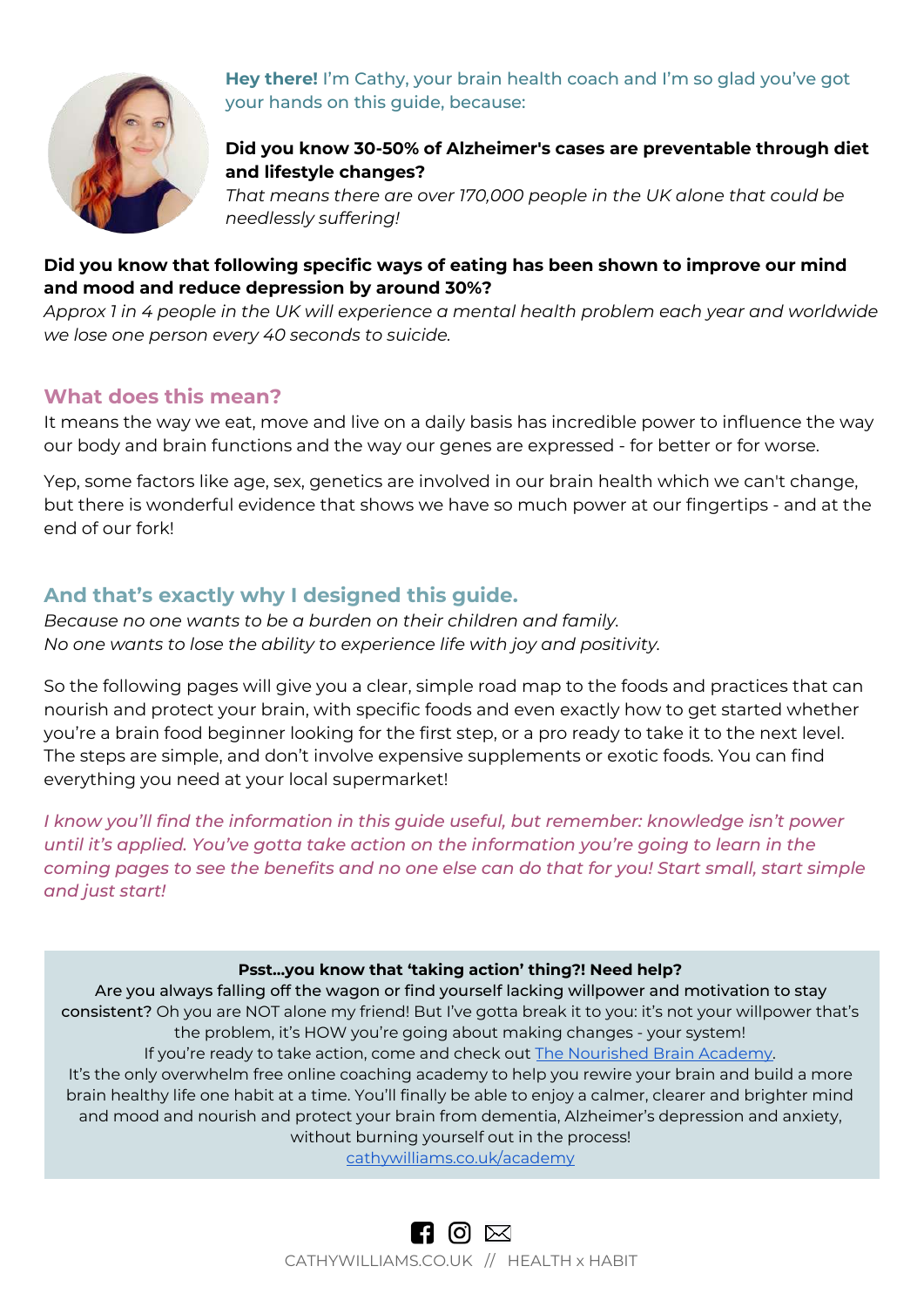



Despite what flawed research 70s would have you think - the brain and body loves fats! Some of these fats are "essential" meaning the body cannot make them - it HAS to get them from food. The brain is made up of 60% fat, and a large portion of those fats are DHA, so if our diet is lacking, so is our brain!

These fats are anti-inflammatory and important for the structure and function of every cell in the body, plus some key nutrients such as Vitamin A, D, E and K are fat soluble - meaning they need fat to be absorbed.

## **THE SCIENCE**

Research shows that those who ate oily fish just 1x a week had up to 60% reduction in Alzheimer's risk compared to those who ate fish rarely or nevereef.

The Mediterranean way of eating is heavily based on olive oil, fish and nuts and has shown to provide a 30% reduced risk of depression<sup>[ref](https://www.sciencedaily.com/releases/2009/10/091005181623.htm#:~:text=After%20a%20median%20(midpoint)%20of,the%20lowest%20Mediterranean%20diet%20scores.)</sup>.

Vitamin D deficiency has been strongly linked to mental health conditions and cognitive decliner<sup>[ef](https://www.ncbi.nlm.nih.gov/pmc/articles/PMC6132681/)</sup>

## **WHAT?.**

Superstar brain-healthy fats include the Omega 3's DHA and EPA as well as Mono-unsaturated fatty acids (MUFAs). Get these from oil fish like Salmon and Mackerel, plus fatty plant foods like olives, avocados, coconuts and nuts.

#### **HOW?.**

| <b>Start to add:</b>                                                                                                                                                                                                                                         | Level up like a pro:                                                                                                                                                                                                                                                                                                                                                                                                                                 |
|--------------------------------------------------------------------------------------------------------------------------------------------------------------------------------------------------------------------------------------------------------------|------------------------------------------------------------------------------------------------------------------------------------------------------------------------------------------------------------------------------------------------------------------------------------------------------------------------------------------------------------------------------------------------------------------------------------------------------|
| • Add any sort of fish you like to your diet.<br>Aim for 1-2x a fortnight to start.<br>• Add a small handful of nuts or nut<br>butter each week<br>• Replace seed oils like canola, rapeseed<br>and sunflower oil with olive oil and<br>coconut oil instead. | • Prioritise oily fish like Salmon, Sardines,<br>Mackerel and Herring.<br>$\bullet$ Increase fish to at least $1x$ a week.<br>Choose fresh, wild-caught fish where<br>$\bullet$<br>possible over farmed or canned<br>Choose organic nuts and seeds<br>$\bullet$<br>• Try out new varieties of nuts and seeds<br>for as much variety across the week as<br>possible<br>Level up peanut butter to almond,<br>$\bullet$<br>cashew and other nut butters |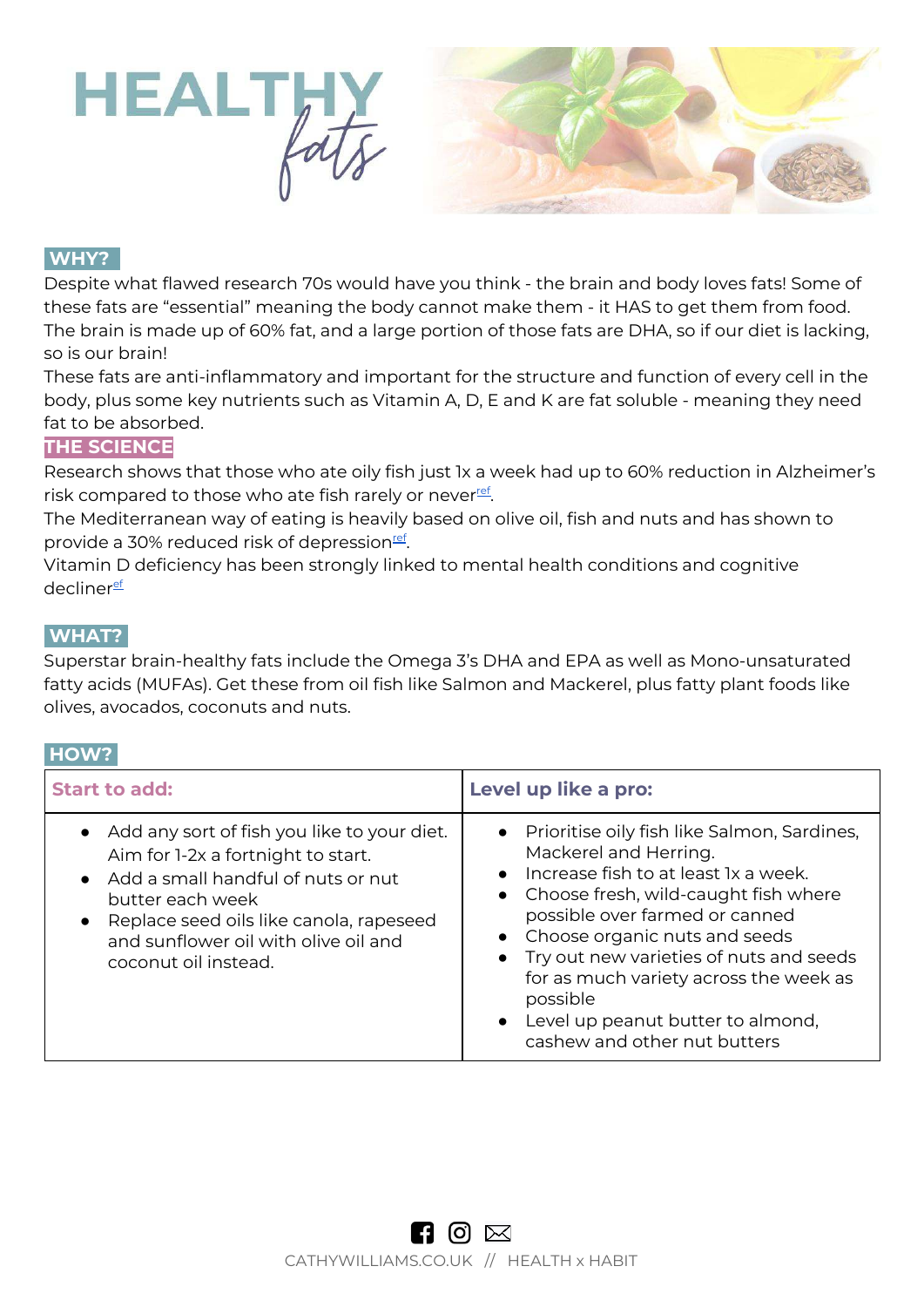

A diet centered heavily on whole plant foods has repeatedly been correlated with better brain health and lower chornic disease. The non-starchy vegetables like leafy greens, mushrooms, bean sprouts, asparagus, broccoli etc are rich in essential brain nutrients like folate, magnesium, calcium, Vitamin K and so much more.

You're not just eating for you - you're eating for 100 trillion! Our food doesn't only need to nourish us, but nourish the host of organisms living in our gut. These guys rely on us to feed them and in return they produce a bunch of health-promoting substances and benefits, like butyrate - a Short Chain Fatty Acid with beneficial brain effects.

Along with the different colour pigments in foods and spices comes a wide variety of nutrients and antioxidants which all have slightly different beneficial actions in our body. Anthocyanins found in red/blue/purple foods (like blueberries) are brilliant for our brain! Spices help to reduce inflammation and oxidation that can cause damage to cells and neurons.

## **THE SCIENCE**

A wide variety of gut bacteria is consistently correlated with better health outcomes and less chronic disease like diabetes and dementia[ref](https://www.ncbi.nlm.nih.gov/pmc/articles/PMC6366966/#:~:text=Gut%20microbial%20diversity%20generally%20decreases,obesity%20and%20type%202%20diabetes.). The way to foster a wide variety of bacteria is to eat a wide variety of foods.

Anthocyanins have been shown to slow age-related degeneration in the brain <sup>[ref](https://pubmed.ncbi.nlm.nih.gov/31766696/)</sup> and other plant flavonols have been shown to correlate with reduced symptoms and risk of depression<del>[ref](https://pubmed.ncbi.nlm.nih.gov/29695122/)</del> Butyrate (a short chain fatty acid) has been shown to protect brain cells from death, promote regeneration and growth of brain cells, improve memory and reduce inflammation<sup>[ref](https://medium.com/@poetpete/how-can-butyrate-save-your-brain-improve-your-mood-47ed072bd3a5)</sup>. Plant based (not plant exclusive) diets like the Mediterranean diet is consistently shown to be the best for cardiovascular health, diabetes, depression, anxiety and dementia<sup>[ref](https://www.nejm.org/doi/full/10.1056/NEJMoa1200303), ref</sup>

## **WHAT?.**

Get out of your comfort zone! Explore new foods and avoid cutting out foods or food groups unless necessary.

Increase your intake of whole plant foods each week and try to ditch the beige and eat the rainbow. Prioritise the non-starchy vegetables at every meal.

Don't forget the blues and purples and consider berries a super-brain-food!

## **HOW?.**

| <b>Start to add:</b>                                                                                                                                     | Level up like a pro:                                                                                                                                                                                                                                   |
|----------------------------------------------------------------------------------------------------------------------------------------------------------|--------------------------------------------------------------------------------------------------------------------------------------------------------------------------------------------------------------------------------------------------------|
| • Add 1 new type of vegetable per week -<br>have fun with experimenting!<br>• Start experimenting with and adding<br>more herbs and spices to your meals | • Try to get all 6 colour groups into your<br>meals every day, or 20+ foods per week.<br>• Ensure half of each plate is non-starchy<br>vegetables<br>• Level up to organic vegetables if you're<br>eating a high volume to avoid<br>unnecessary toxins |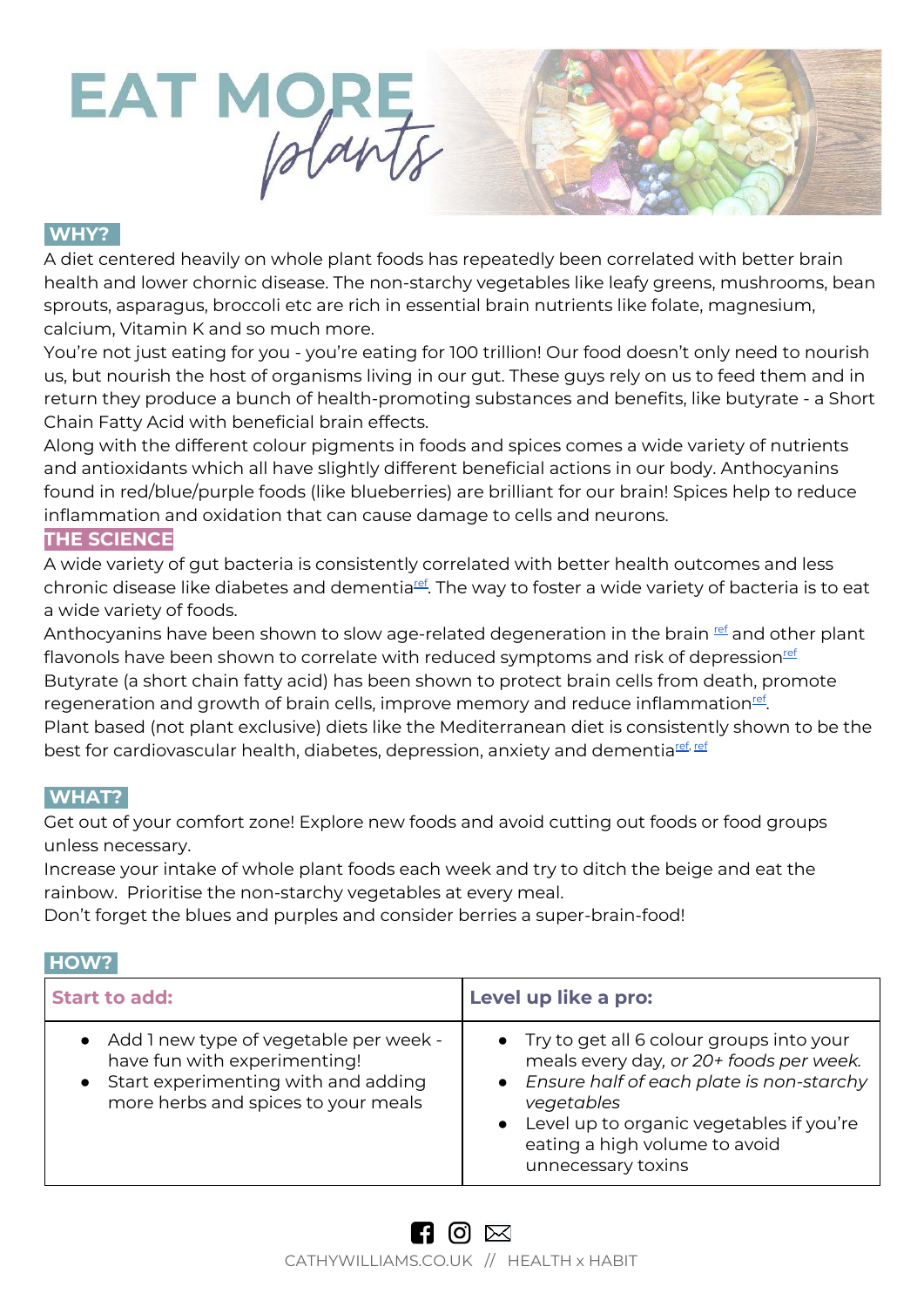

The health of our gut is strongly tied to the health of our brain through the absoprtion of crucial nutrients, regulating our immune system, influencing our nervous system, producing neurotransmitters and the effects of our gut bacterial balance.

Certain ratios of gut bacteria can lead to inflammation and reduced digestion which impacts our brain structure and function. Inflammation in the brain has been linked to dementia, Alzheimer's depression and anxiety. The gut constantly sends messages to the nervous system and the brain, and a healthy gut can help improve our mental and cognitive function.

#### **THE SCIENCE**

The gut sends messages to the brain regularly and alterations in this communication due to changes in gut health has been linked to chronic diseases like diabetes, obesity and dementia<sup>[ref](https://www.ncbi.nlm.nih.gov/pmc/articles/PMC6047317/)</sup> Many studies have found positive results of probiotics on measures of depressive symptoms; however, the strain of probiotic, the dosing, and duration of treatment varied<sup>[ref](https://annals-general-psychiatry.biomedcentral.com/articles/10.1186/s12991-017-0138-2)</sup> Obesity, insulin resistance, fatty liver disease, and low-grade peripheral inflammation are more prevalent in patients with low diversity in the gut microbiome than they are in patients with high

## **WHAT?.**

diversity<sup>[ref](https://pubmed.ncbi.nlm.nih.gov/28615382/)</sup>

Fermented foods carry probiotic species as they're responsible for the fermentation process. Kefir, tempeh, kombucha, sauerkraut and kimchi are fermented foods.

Be aware of any food intolerances and avoid foods that cause you upset.

As above, a wide variety of plant foods nourish a healthy microbiome, so aim for 20+ a week

## **HOW?.**

| <b>Start to add:</b>                                                                                                                                                                                                                                                                                                                                                          | Level up like a pro:                                                                                                                                                                                                                                                                  |
|-------------------------------------------------------------------------------------------------------------------------------------------------------------------------------------------------------------------------------------------------------------------------------------------------------------------------------------------------------------------------------|---------------------------------------------------------------------------------------------------------------------------------------------------------------------------------------------------------------------------------------------------------------------------------------|
| • Add plain, unsweetened yoghurt or kefir<br>to your diet a few times a week if you<br>can handle dairy<br>• If you like sauerkraut or pickles, start<br>adding some to your meals.<br>• Add prebiotic foods (leeks, onions,<br>garlic, artichoke) these contain the<br>fibres that feed beneficial bacteria<br>• Add a probiotic supplement as directed<br>by a practitioner | • Try goat's or sheep kefir as an<br>alternative to cow's<br>• Choose organic options<br>• Widen the variety of your fermented<br>foods i.e. kimchi etc<br>• Work up to including a fermented<br>option daily<br>• Increase the variety of foods in your diet<br>- aim for 20+ a week |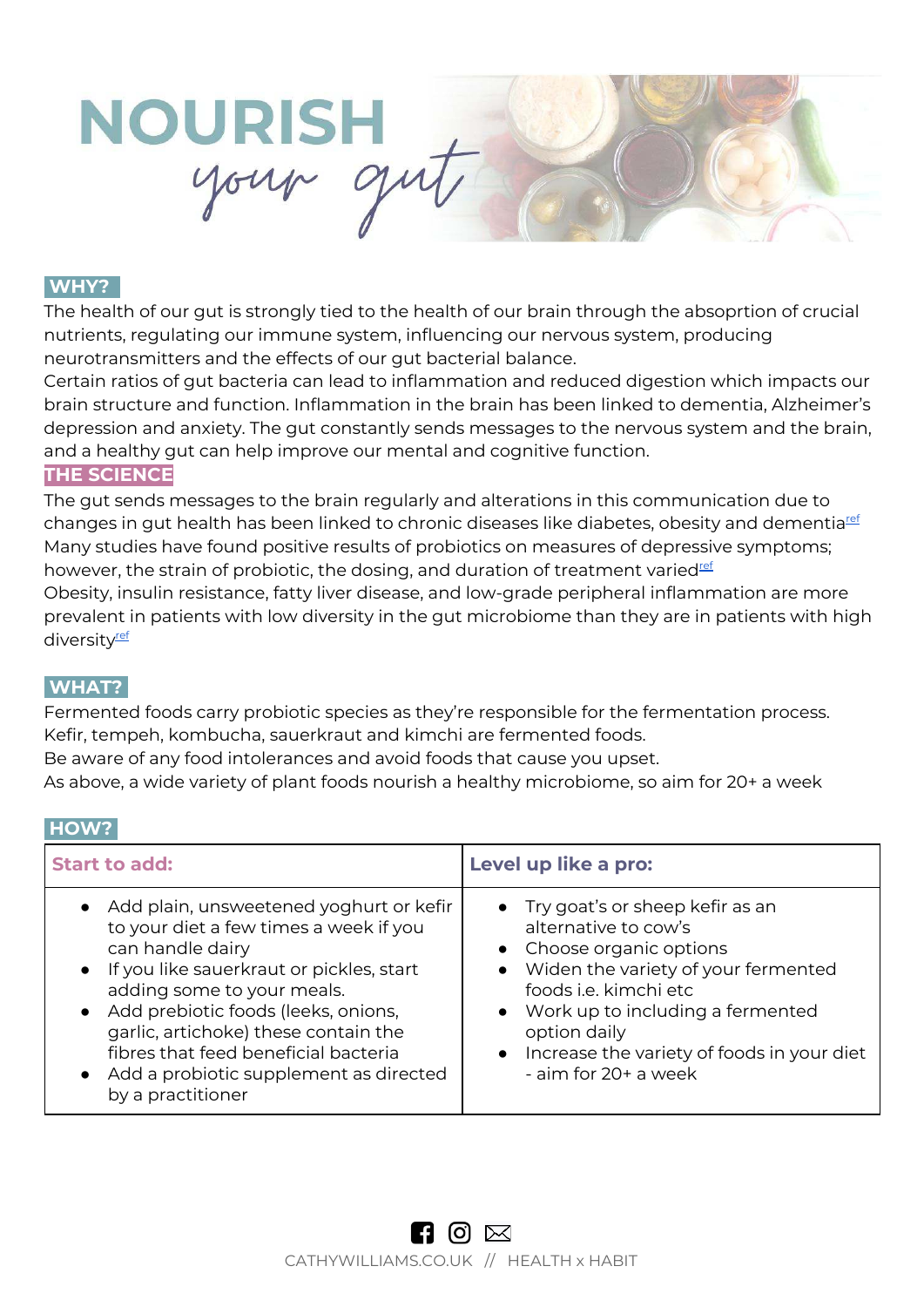



Western diets are heavy on the refined, processed carbs like breads, pastas, pastries, muffins, cakes and sugars. These processed carbs are stripped of all their fibre in the name of a light, fluffy texture. And we know by know that fibre fuels a healthy gut! This also means they spike our blood sugar faster and keep insulin higher for longer which puts us at greater risk of obesity, diabetes and dementia. More complex carbohydrates like legumes like as well as whole grains and psuedograins (they're like grains but actually seeds!) such as etc are all much richer in fibre, minerals and nutrients, plus often higher in protein which is essential for healthy neurotransmitters. Diets that include these slower absorbed, smarter carbohydrate choices are top amongst the heart and brain healthy diets.

## **THE SCIENCE**

 Gluten may cause gut and mood issues in many (not just in coeliac disease), so including mostly non-gluten grains is a good practice.<sup>[ref](https://www.ncbi.nlm.nih.gov/pmc/articles/PMC3384703/)</sup>, [ref](https://www.ncbi.nlm.nih.gov/pmc/articles/PMC6266949/)

Diets based on beans, legumes, whole grains and pseudograins, like the Mediterranean diet and the [MIND Diet](http://cathywilliams.lpages.co/minddiet) are consistently ranked best for brain health and more<sup>[ref](https://www.medicinenet.com/script/main/art.asp?articlekey=227177)</sup>

## **WHAT?.**

Go whole over processed. Rather than pastas and packaged foods made from flour, eat the grains in their whole form. Vary your choices for a range of nutrients and move away from a heavily wheat based diet.

Legumes: chickpeas, lentils and beans

Pseudograins: quinoa, buckwheat, amaranth, wild rice

Whole Grains: steel cut oats, brown rice, spelt, rye

## **HOW?**

| <b>Start to add:</b>                                                                                                                                                                                                                                                   | Level up like a pro:                                                                                                                                                                                                                                                                                          |
|------------------------------------------------------------------------------------------------------------------------------------------------------------------------------------------------------------------------------------------------------------------------|---------------------------------------------------------------------------------------------------------------------------------------------------------------------------------------------------------------------------------------------------------------------------------------------------------------|
| • Level-up 'white' foods for wholegrain<br>pastas, brown rice or whole grain bread.<br>• Go half and half to ease into it<br>• Experiment by adding I serve of smarter<br>carbs in per week. Try quinoa or<br>cauliflower rice with curry, add<br>buckwheat to salads. | Switch out pastas and rice for a variety<br>of vegetables, legumes, lentils, and<br>pseudograins like quinoa, amaranth,<br>buckwheat etc.<br>i.e. zucchini noodles or spaghetti squash<br>instead of pasta. Sweet potato toast<br>instead of bread.<br>• Work up to smarter, slower carb choices<br>every day |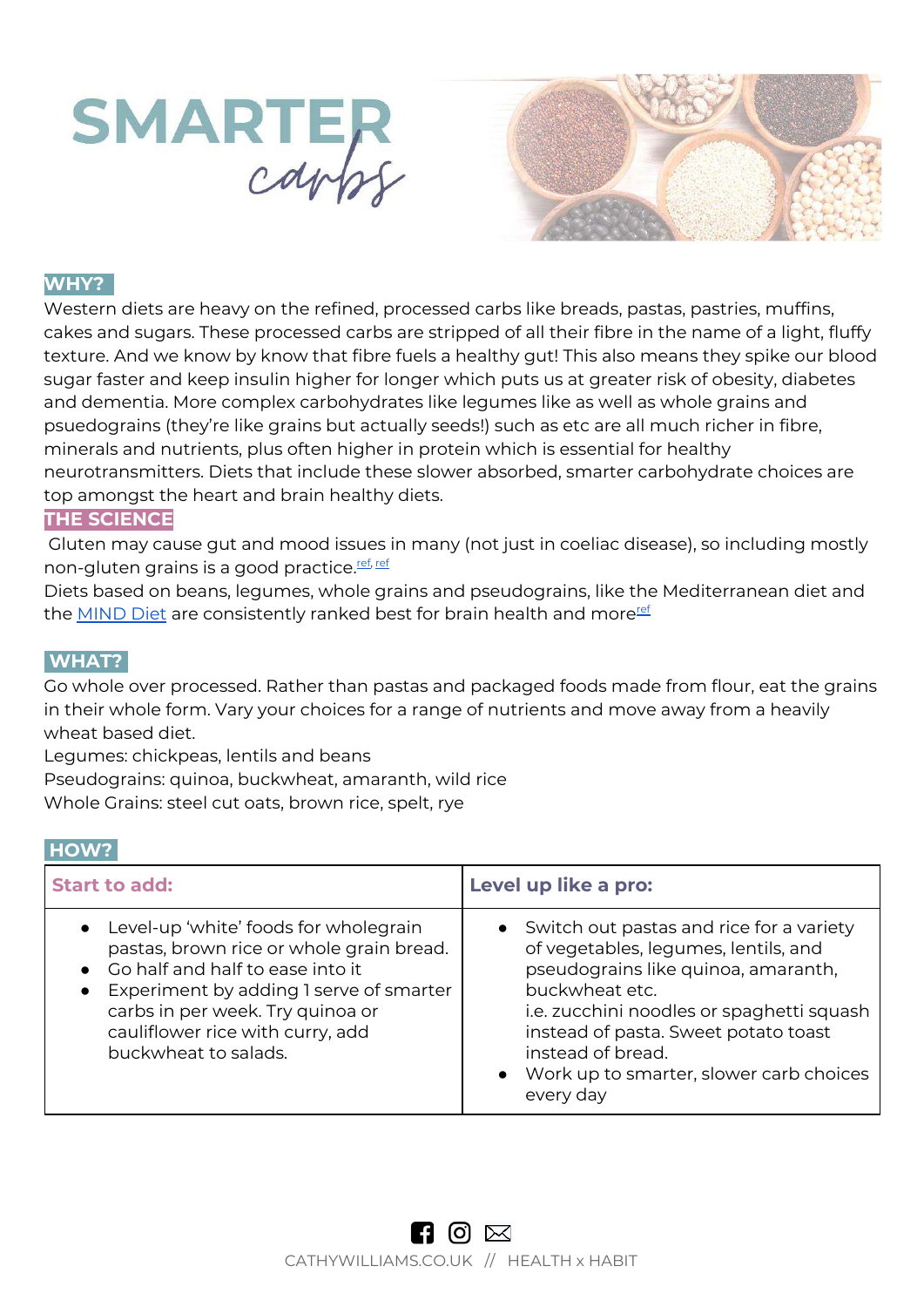



We now have constant access to food in a way we've never had before. Periods of fasting were common in our ancestors and are present in traditional cultures as well. When we're always eating, our body is always in a digesting state and our insulin (the hormone that shuffles glucose into our cells) is always working. High insulin can lead to insulin resistance, weight gain and diabetes. Insulin resistance is indicated as a precursor to many cases of Alzheimer's and those with diabetes have an increased risk of dementia and depression. Keeping out weight, blood sugar and insulin healthy is crucial. Periods of fasting allow for certain processes to occur which break down damaged cells and clear out toxins. When we're always eating, these are inhibited. **THE SCIENCE**

Studies link the act of fasting with increased autophagy which has a neroprotective effect as it maintains healthier cells, encourages regeneration and reduces degeneration of brain and nerve cells[ref](https://www.ncbi.nlm.nih.gov/pmc/articles/PMC3106288/)

Intermittent fasting of varying patterns has shown ability to reduce insulin resistance and diabetes, change gene expression, promote weight loss, reduce inflammation and improve heart and brain health<sup>[ref](https://www.healthline.com/nutrition/10-health-benefits-of-intermittent-fasting#TOC_TITLE_HDR_3)</sup>

## **WHAT?.**

It's not about eating less, but about changing the times in which you eat. "Squish up" your food intake into a shorter "eating window" and extend your overnight fast. Do it SLOWLY! You may like to consider guided extended fasts of 24+ hours also. Please check with a doctor if you have any medical conditions or are on medication, and use a practitioner to guide you.

## **HOW?**

| <b>Start to add:</b>                                                                                | Level up like a pro:                                                                                                                                                                                                                         |
|-----------------------------------------------------------------------------------------------------|----------------------------------------------------------------------------------------------------------------------------------------------------------------------------------------------------------------------------------------------|
| • Work towards finishing eating 2-3 hours<br>before you head to bed<br>• Delay breakfast by an hour | • Aim for 12 hours between your last bite<br>at night and your first in the morning<br>• Aim to finish eating 3 hours before you<br>hit your bed<br>• Experiment with some intermittent<br>fasting (under the guidance of a<br>professional) |

*Here's to building healthier happier brains with these 5 simple steps! I'd love to connect with you over on Facebook + Instagram for more brain health goodness, or drop me an email if you've got questions about this guide!* 

> $\blacksquare$  0  $\boxtimes$ [CATHYWILLIAMS.CO.UK](http://www.cathywilliams.co.uk/) // HEALTH x HABIT